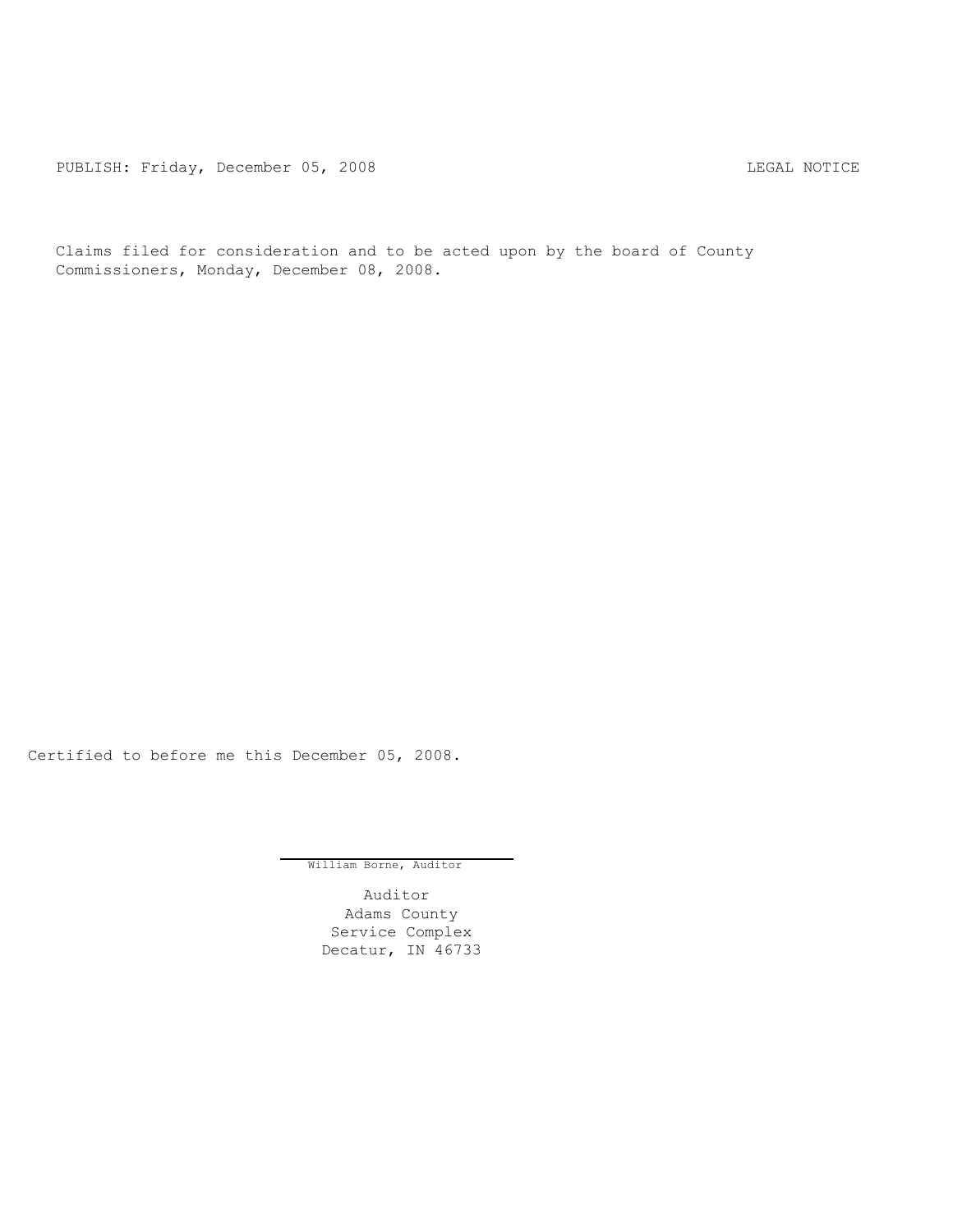

## **Claims Docket for Newspaper Adams County, Indiana**

## For Period: **10/21/2008** to **11/12/2008**

*313 W. Jefferson St. Decatur, IN 46733 (219) 724-2600*

## Date Claims to be Paid: **12/8/2008**

| <b>Vendor</b>                             | <u>Amount</u> | <u>Vendor</u>                    | <b>Amount</b> |
|-------------------------------------------|---------------|----------------------------------|---------------|
| <b>Adams County Auto Supply</b>           | 373.23        | Adams County Economic Dev        | 44,291.07     |
| Adams Memorial Hospital                   | 38,038.12     | Adams County Solid Waste         | 10.05         |
| <b>Adams County Treasurer</b>             | 29,129.76     | Allen Business Machines          | 117.12        |
| Indiana Michigan Power                    | 8,011.54      | Arnold Lumber Company            | 21.49         |
| Barker And Sons Wrecker S                 | 345.00        | Berne Ready Mix                  | 505.86        |
| Berne Tri-Weekly News                     | 142.17        | Brown, Blair A.                  | 133.65        |
| Hoosier Blue Flame                        | 98.00         | Brateman's                       | 611.88        |
| Bowers, Charles                           | 2,302.92      | Chet's Pest Control              | 120.00        |
| Cintas Location #338                      | 86.42         | City Of Decatur                  | 636.25        |
| Decatur True Value                        | 60.48         | <b>Complete Printing Service</b> | 498.00        |
| Computer Systems, Inc.                    | 2,799.56      | Courtesy Ford, Inc.              | 403.98        |
| Craigville Telephone Comp                 | 119.60        | Sigworth, Darrell W.             | 699.49        |
| Decatur Daily Democrat                    | 1,505.05      | Downing & Glancy Funeral Home    | 100.00        |
| Edris, Brown, Johnson, Antrim, & Brown-St | 1,093.86      | <b>Emergency Radio Service</b>   | 1,643.20      |
| Erie Haven                                | 301.70        | Gordon Food Service              | 7,586.14      |
| Graber Insurance, Inc.                    | 600.00        | Graybar                          | 62.10         |
| Haywood Printing Company                  | 136.62        | J & K Communications             | 510.00        |
| Janitors Supply Company                   | 75.10         | Spaulding, Joe                   | 30.80         |
| Johnson, Joseph M.                        | 240.00        | K-Mart                           | 923.86        |
| Carty, Karen                              | 427.92        | Kiess Electric                   | 79.87         |
| L & S Distributing                        | 2,706.53      | Landis & Sons Drainage           | 6,400.00      |
| Lehman Feed Mill                          | 240.00        | Gresla, Mark S. Md               | 414.00        |
| Mark's Heating                            | 80.65         | Meshberger Brothers Stone        | 3,028.05      |
| Michael Todd And Company                  | 486.12        | Minds Eye Graphics               | 737.87        |
| Monroe Water Department                   | 143.95        | Moser Motor Sales, Inc.          | 237.82        |
| Nipsco                                    | 1,540.28      | Park Center, Inc.                | 81,325.50     |
| Quik Stop                                 | 62.42         | Roto-Rooter                      | 230.00        |
| <b>Safety Systems</b>                     | 1,438.00      | Selking International            | 316.07        |
| Sherwin-Williams                          | 138.26        | Stone-Street Quarries            | 145.41        |
| <b>Summit Radiology</b>                   | 342.00        | Reynolds, Tamara J.              | 125.00        |
| Print Shop                                | 3,524.26      | Thoma-Rich, Chaney, Lemler       | 100.00        |
| Top Supply Company                        | 30.24         | Townsend'sTire Service,          | 17.50         |
| <b>Tractor Supply Company</b>             | 36.99         | Tri-State First Aid              | 56.65         |
| Two Brothers Restaurant                   | 237.35        | U.S. Postmaster                  | 7,249.00      |
| <b>Ulman's Carpet Cleaners</b>            | 221.25        | Underground Pipe & Valve,        | 862.00        |
| USI, Inc.                                 | 68.51         | Welder Services, Inc.            | 45.72         |
| Wemhoff Land Surveying, I                 | 606.10        | West Payment Center              | 1,078.75      |
| Witham Toxicology Laboratory              | 1,284.00      | D & D Auto Repair                | 1,670.01      |
| Christopher E. Harvey                     | 254.82        | Burry, Herman, Miller, Brown     | 6,738.70      |
| Swiss City Veterinary                     | 935.00        | Ikon Office Solutions            | 8,101.95      |
| National Serv-All                         | 194.67        | Embarq                           | 6,789.59      |
| Adams County Highway Department           | 656.45        | Rudd Equipment                   | 710.65        |
| Zep Manufacturing Company                 | 1,072.50      | JOM Pharmaceutical               | 551.68        |
| Tom Magnan                                | 256.14        | Larimore Reporting Servic        | 414.00        |
| Purdue University                         | 3,238.48      | Myers Furniture                  | 2,186.40      |
| Habegger Flooring Distributors            | 3,979.73      | Hobart Sales And Service         | 343.23        |
| Larry L. Lautzenheiser                    | 5,582.50      | Waste Management                 | 173.71        |
| Mary Beery                                | 220.00        | Universal Metalcraft, Inc        | 3,045.52      |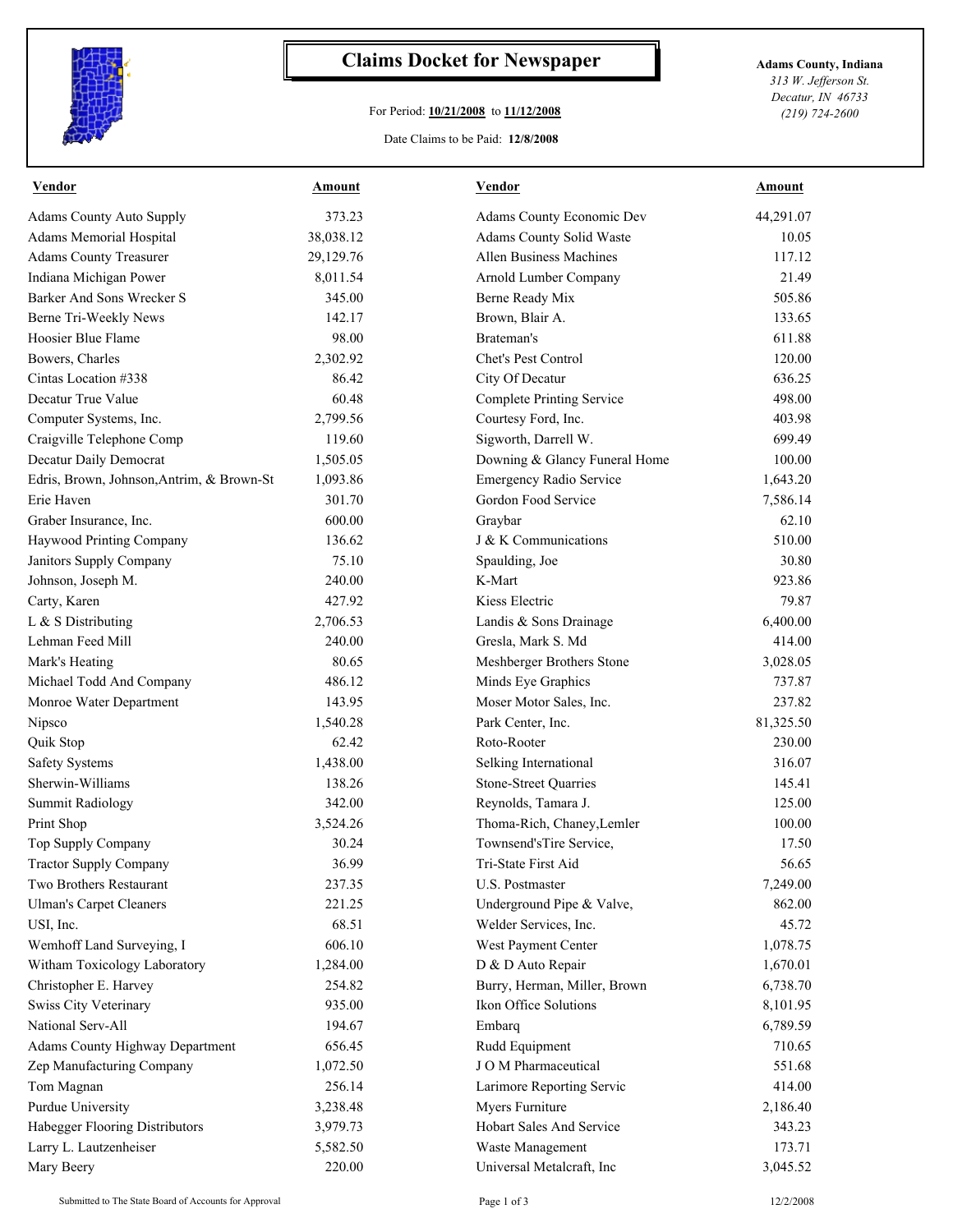| Workspace Solutions                      | 2,034.61   | Nurses Service Organization Nso        | 98.00     |
|------------------------------------------|------------|----------------------------------------|-----------|
| Don Myers Plumbing                       | 621.05     | B & K Hydraulics                       | 323.34    |
| McGuff Roofing Inc.                      | 22,275.00  | Office Depot                           | 107.34    |
| Steve Krull                              | 39.00      | City Of Decatur Park Depa              | 3,404.50  |
| Jackson Oil & Solvents, I                | 1,075.80   | Bob's Locksmith Shop                   | 400.76    |
| Weiskopf Industries Corpo                | 399.18     | Michael M. Mahan                       | 240.00    |
| Dr. Michael Ainsworth                    | 70.00      | Agnes Miller                           | 1,860.00  |
| Chad W. Sprunger                         | 1,206.27   | Rex Marbach                            | 64.80     |
| Zurcher Tire, Inc.                       | 3,022.24   | Tom Magnan/Special Needs               | 568.56    |
| Matthew Bender                           | 213.25     | Kristina Buckner                       | 16.28     |
| Indiana Dept. Of Workforc                | 1,722.85   | Geraldine Sudduth                      | 114.40    |
| Work Wear Express                        | 80.98      | Lexis-Nexis                            | 221.00    |
| Benicomp, Inc                            | 137,647.10 | <b>Bauman Enterprises</b>              | 240.00    |
| Harvest Land Co-op                       | 26,645.57  | Wal-Mart                               | 188.34    |
| Adam B. Eguia                            | 137.50     | Advanced Imaging Solutions, Inc.       | 53.20     |
| Roth Electric                            | 50.00      | Missy Smitley                          | 329.99    |
| Treasurer, State of Indiana              | 25,680.00  | Mary A. Kitson                         | 183.62    |
| RECO Equipment, Inc.                     | 92.43      | Harvest Land Co-op                     | 84.10     |
| Michael G. Werling                       | 371.25     | Community Intervention, Inc.           | 79.85     |
| Connie Ellenberger                       | 5.28       | Kelly Werich                           | 305.80    |
| Troyer's                                 | 3,526.35   | Clinical & Forensic Psychological Ser. | 3,456.83  |
| S & S Worldwide                          | 117.31     | American Express                       | 445.40    |
| Harris                                   | 298.32     | David N. Lombard, PHD                  | 750.00    |
| William Kruse                            | 1,617.95   | Dave Schirack Construction             | 1,206.00  |
| <b>Uricks Trucking</b>                   | 2,370.00   | Neil Keller                            | 240.00    |
| Galen Bauman                             | 240.00     | Larry Weaver                           | 181.80    |
| <b>Ultramax</b>                          | 1,785.00   | Bi-County Services, Inc                | 3,276.00  |
| <b>IEEA</b>                              | 100.00     | <b>Standard Register Company</b>       | 152.62    |
| Janelle Bohnke                           | 275.58     | <b>Adams County Bar Association</b>    | 2,461.50  |
| Michelle Hackenjos                       | 539.90     | Begley Sign Painting, Inc.             | 787.05    |
| Alpine Falls, Inc.                       | 82.26      | William Borne                          | 1,036.96  |
| Verizon Wireless                         | 70.06      | <b>Stationair's Express</b>            | 270.75    |
| Moore Medical Corporation                | 101.70     | Rex M. Moore                           | 61.04     |
| Habegger's Ace Lumber #4488              | 11.99      | Indiana Office of Technology           | 338.81    |
| Stephen Ross, PSYD                       | 375.00     | Cochran Distributing                   | 32.00     |
| <b>Triangle Design</b>                   | 3,000.00   | Cintas Location #G64                   | 909.30    |
| Farm Plan                                | 378.73     | LBH Chemical & Industrial              | 327.84    |
| James E. Taylor, DDS                     | 1,306.00   | Richard F. Thompson                    | 88.88     |
| Jeff's Plumbing                          | 303.27     | <b>IKON Office Solutions</b>           | 1,511.12  |
| Office Depot                             | 467.18     | National Association of Counties       | 696.00    |
| Commonwealth Engineers, Inc.             | 5,775.00   | Employers Security Ins. Co.            | 162.03    |
| Decatur Ace Hardware                     | 643.27     | WM Imaging Solutions, Inc.             | 163.70    |
| Verizon North                            | 195.03     | Adams Memorial Hospital                | 1,070.00  |
| Primco, Inc.                             | 37,863.21  | Acheson Consulting, Inc.               | 3,000.00  |
| Mark Cook                                | 240.00     | Indiana Department of Revenue          | 270.00    |
| Moss                                     | 1,695.00   | O'Reilly Auto Parts                    | 65.58     |
| Scottsdale Insurance Company             | 5,617.00   | <b>Embarq Communications</b>           | 103.40    |
| Global Gov't/Ed                          | 3,684.39   | Purdue CES Education Fund              | 61.94     |
| Paperless Business Solutions, LLC        | 250.00     | Community Markets, Inc.                | 39.54     |
| Midwest Maintenance, Inc.                | 57,008.70  | Central Customer Charges               | 468.08    |
| Fresh Encounter Corporate                | 544.92     | Red Gate Software, Ltd.                | 1,790.00  |
| Donald A. Baker                          | 288.00     | Courtesy Motors, Inc.                  | 17,631.40 |
| Amos F. Schwartz                         | 171.79     | Allsteel, Inc.                         | 10,546.14 |
| <b>Century Business Products</b>         | 52.60      | <b>NALF</b>                            | 140.00    |
| <b>B.</b> Aileen Franz                   | 100.00     | Barbara E. Bulmahn                     | 100.00    |
| Sentinel Offender Services               | 5,104.25   | The Advantage Press, Inc.              | 331.70    |
| Governor's Office for Children & Familie | 6.45       | Greg Litchfield                        | 99.98     |
|                                          |            |                                        |           |